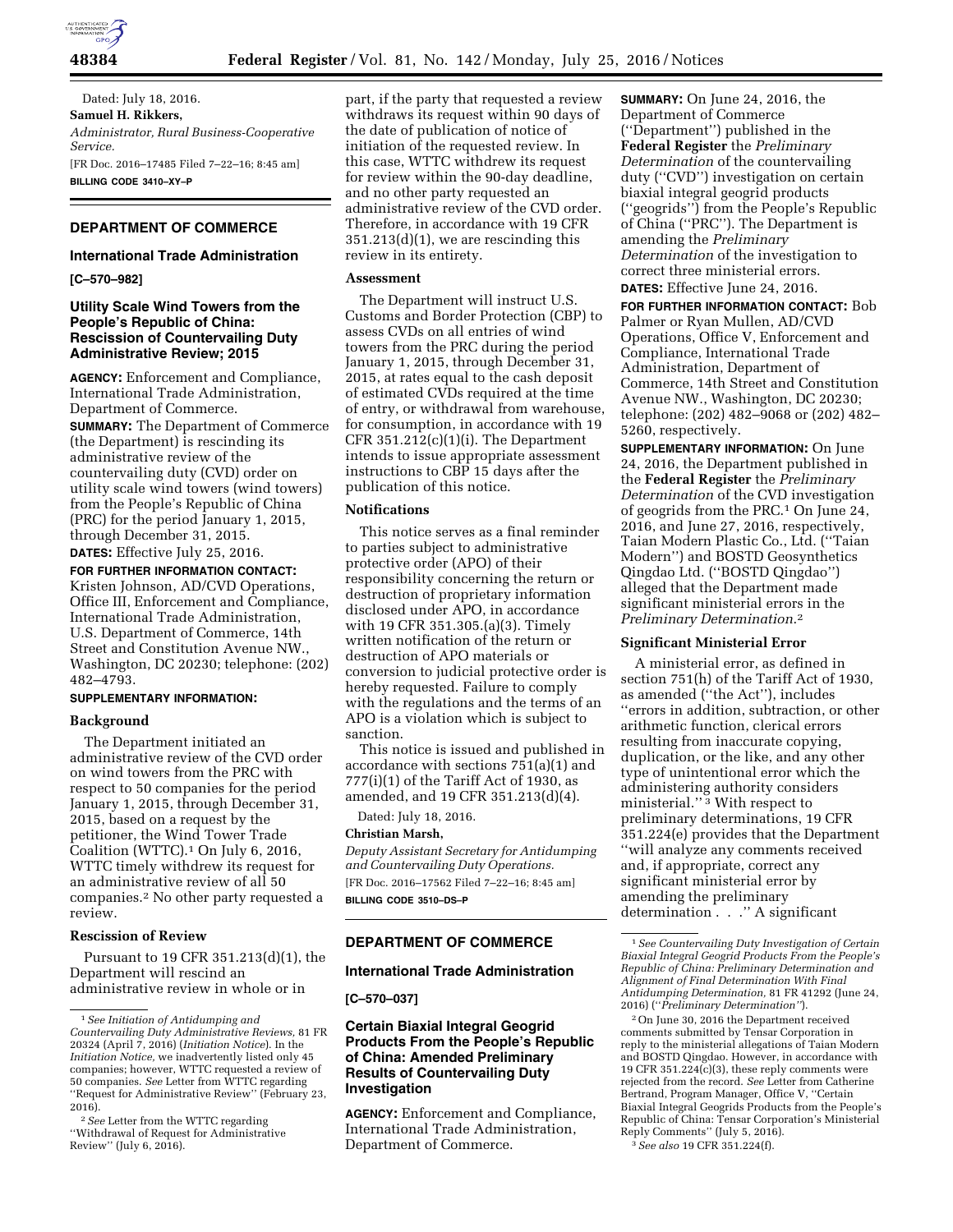ministerial error is defined as an error, the correction of which, singly or in combination with other errors, would result in: (1) A change of at least five absolute percentage points in, but not less than 25 percent of, the countervailable subsidy rate calculated in the original (erroneous) preliminary determination; or (2) a difference between a countervailable subsidy rate of zero (or *de minimis*) and a countervailable subsidy rate of greater than *de minimis* or vice versa.4 As explained further in the Ministerial Error Memorandum issued concurrently with this Notice,<sup>5</sup> and pursuant to 19 CFR 351.224(e) and (g), the Department is amending the *Preliminary Determination* to reflect the correction of three ministerial errors made in the calculation of the subsidy rates for Taian Modern and BOSTD Qingdao.

### **Ministerial Error Allegations**

Taian Modern alleges that, although the Department stated in the *Preliminary Determination* that it was using total sales as the denominator in calculating the subsidy rate because the programs were considered domestic subsidies, the Department actually used only Taian Modern's sales of geogrids as the denominator in its calculations.

After comparing the ministerial error allegations against record evidence, in

accordance with section 751(h) of the Act, we agree that we inadvertently used only Taian Modern's sales of geogrids in our calculation instead of total sales. This resulted in a significant error within the meaning of section 735(e) of the Act and 19 CFR 351.224(g). We have corrected this error in this notice.

BOSTD Qingdao alleges that in the *Preliminary Determination,* the Department stated that it would add to the purchase price for each individual *domestic* purchase the reported delivery charge and VAT paid to obtain a total amount paid. However, the Department unintentionally included BOSTD Qingdao's purchases of imported (*e.g.,*  non-Chinese origin) polypropylene in the less-than-adequate-remuneration (''LTAR'') calculation.

Next, with respect to the electricity for LTAR calculation, BOSTD Qingdao alleges that the Department made an error in addition. In the Department's calculation worksheet, the benefit totals from each of the various electricity categories was hardcode rather than a sum formula. The actual sum of BOSTD Qingdao's electricity benefit is considerably less.

After comparing the ministerial error allegations against record evidence, in accordance with section 751(h) of the Act, we agree with BOSTD Qingdao that

we inadvertently included BOSTD Qingdao's purchases of imported polypropylene in the LTAR calculation. We also agree that we miscalculated the benefit total of the various electricity categories. These errors resulted in a significant error within the meaning of section 735(e) of the Act and 19 CFR 351.224(g). We have corrected these errors in this notice.

## **Amended Preliminary Determination**

We are amending the preliminary countervailing duty rates for Taian Modern and BOSTD Qingdao pursuant to 19 CFR 351.224(e). In addition, the preliminary ''All-Others'' Rate was based on the simple average of the subsidy rates calculated for Taian Modern and BOSTD Qingdao. Thus, we are also amending the ''All-Others'' rate to account for the change in Taian Modern's and BOSTD Qingdao's subsidy rate. Specifically, we are calculating the simple average of the corrected subsidy rate for Taian Modern and BOSTD Qingdao. Further, correcting Taian Modern's ''Provision of Polypropylene for LTAR'' error and BOSTD Qingdao's ''Provision of Electricity for LTAR'' calculation leads to a change in the adverse facts available rate.6 The revised subsidy rates are as follows:

| Company | Subsidy rate |
|---------|--------------|
|         | 5.19         |
|         | 20.79        |
|         | 12.99        |
|         | 119.13       |
|         | 119.13       |
|         | 119.13       |
|         | 119.13       |
|         | 119.13       |
|         | 119.13       |
|         | 119.13       |
|         | 119.13       |
|         | 119.13       |
|         | 119.13       |
|         | 119.13       |
|         | 119.13       |
|         | 119.13       |
|         | 119.13       |
|         | 119.13       |
|         | 119.13       |
|         | 119.13       |
|         | 119.13       |
|         | 119.13       |
|         | 119.13       |
|         | 119.13       |
|         | 119.13       |
|         | 119.13       |

4*See* 19 CFR 351.224(g) (1), (2).

5*See* Memorandum to Paul Piquado, Assistant Secretary for Enforcement and Compliance, from James Doyle, Director, Office V, through Christian Marsh, Deputy Assistant Secretary for Antidumping and Countervailing Duty Operations, entitled, ''Countervailing Duty Investigation of Certain

Biaxial Integral Geogrid Products from the People's Republic of China: Allegation of Significant Ministerial Errors in the Preliminary Determination,'' dated concurrently with this notice (''Ministerial Error Memorandum''). This memorandum is on file electronically via Enforcement and Compliance's Antidumping and Countervailing Duty Centralized Electronic Service

System (''ACCESS''). ACCESS is available to registered users at *[http://access.trade.gov,](http://access.trade.gov)* and is available to all parties in the Central Records Unit, room B8024 of the main Department of Commerce building.

6*See* Ministerial Error Memorandum for the revised adverse facts available rate.